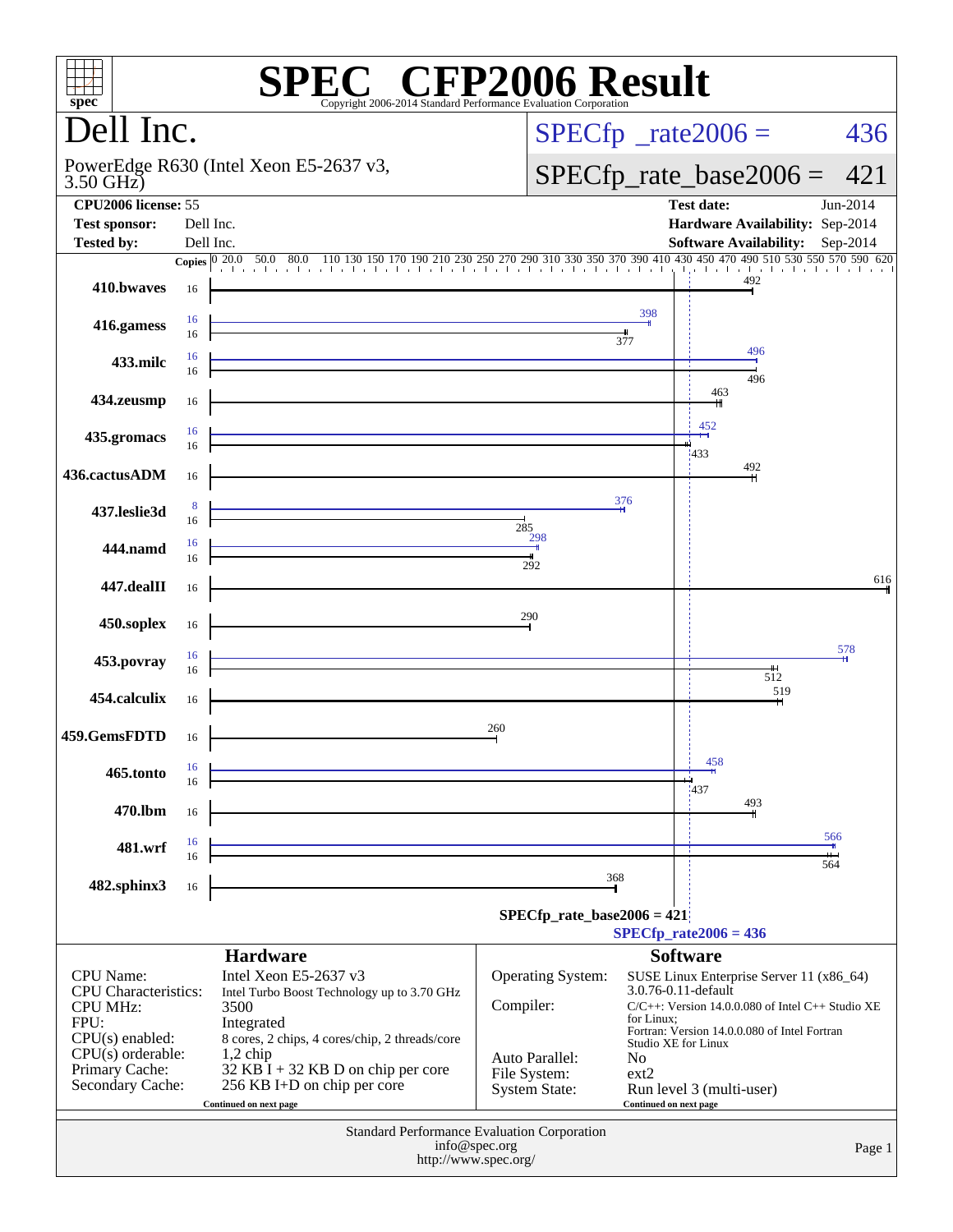

# Dell Inc.

3.50 GHz) PowerEdge R630 (Intel Xeon E5-2637 v3,

 $SPECTp_rate2006 = 436$ 

### [SPECfp\\_rate\\_base2006 =](http://www.spec.org/auto/cpu2006/Docs/result-fields.html#SPECfpratebase2006) 421

| <b>CPU2006 license: 55</b>                                                 |                                                                                                                 | <b>Test date:</b><br>$Jun-2014$                            |                                             |
|----------------------------------------------------------------------------|-----------------------------------------------------------------------------------------------------------------|------------------------------------------------------------|---------------------------------------------|
| <b>Test sponsor:</b>                                                       | Dell Inc.                                                                                                       |                                                            | Hardware Availability: Sep-2014             |
| <b>Tested by:</b>                                                          | Dell Inc.                                                                                                       |                                                            | <b>Software Availability:</b><br>$Sep-2014$ |
| L3 Cache:<br>Other Cache:<br>Memory:<br>Disk Subsystem:<br>Other Hardware: | 15 MB I+D on chip per chip<br>None<br>256 GB (16 x 16 GB 2Rx4 PC4-2133P-R)<br>1 x 1000 GB 7200 RPM SATA<br>None | <b>Base Pointers:</b><br>Peak Pointers:<br>Other Software: | $32/64$ -bit<br>$32/64$ -bit<br>None        |

**[Results Table](http://www.spec.org/auto/cpu2006/Docs/result-fields.html#ResultsTable)**

| Results Table                                                                                                                                                                  |               |                |       |                |       |                |            |               |                |              |                |              |                |              |
|--------------------------------------------------------------------------------------------------------------------------------------------------------------------------------|---------------|----------------|-------|----------------|-------|----------------|------------|---------------|----------------|--------------|----------------|--------------|----------------|--------------|
|                                                                                                                                                                                |               | <b>Base</b>    |       |                |       |                |            | <b>Peak</b>   |                |              |                |              |                |              |
| <b>Benchmark</b>                                                                                                                                                               | <b>Copies</b> | <b>Seconds</b> | Ratio | <b>Seconds</b> | Ratio | <b>Seconds</b> | Ratio      | <b>Copies</b> | <b>Seconds</b> | <b>Ratio</b> | <b>Seconds</b> | <b>Ratio</b> | <b>Seconds</b> | <b>Ratio</b> |
| 410.bwayes                                                                                                                                                                     | 16            | 442            | 492   | 441            | 493   | 442            | 492        | 16            | 442            | 492          | 441            | 493          | 442            | 492          |
| 416.gamess                                                                                                                                                                     | 16            | 831            | 377   | 828            | 379   | 833            | 376        | 16            | 787            | 398          | 787            | 398          | 784            | 400          |
| 433.milc                                                                                                                                                                       | 16            | 296            | 496   | 296            | 496   | 296            | 496        | 16            | 296            | 496          | 296            | 496          | 296            | 496          |
| 434.zeusmp                                                                                                                                                                     | 16            | 314            | 463   | 316            | 460   | 314            | 464        | 16            | 314            | 463          | 316            | 460          | 314            | 464          |
| 435.gromacs                                                                                                                                                                    | 16            | 265            | 431   | 262            | 436   | 264            | 433        | 16            | 252            | 453          | 256            | 445          | 253            | <u>452</u>   |
| 436.cactusADM                                                                                                                                                                  | 16            | 388            | 492   | 385            | 496   | 389            | 492        | 16            | 388            | 492          | 385            | 496          | 389            | 492          |
| 437.leslie3d                                                                                                                                                                   | 16            | 528            | 285   | 527            | 285   | 527            | 285        | 8             | 202            | 373          | 200            | 376          | 200            | 376          |
| 444.namd                                                                                                                                                                       | 16            | 438            | 293   | 441            | 291   | 440            | 292        | 16            | 431            | 298          | 431            | 298          | 432            | 297          |
| 447.dealII                                                                                                                                                                     | 16            | 297            | 616   | 298            | 615   | 297            | 617        | 16            | 297            | 616          | 298            | 615          | 297            | 617          |
| 450.soplex                                                                                                                                                                     | 16            | 460            | 290   | 461            | 290   | 460            | <b>290</b> | 16            | 460            | 290          | 461            | 290          | 460            | 290          |
| 453.povray                                                                                                                                                                     | 16            | 166            | 512   | 165            | 515   | 167            | 510        | 16            | 148            | 575          | 147            | 579          | 147            | 578          |
| 454.calculix                                                                                                                                                                   | 16            | 254            | 520   | 256            | 515   | 254            | 519        | 16            | 254            | 520          | 256            | 515          | 254            | <u>519</u>   |
| 459.GemsFDTD                                                                                                                                                                   | 16            | 653            | 260   | 653            | 260   | 653            | <b>260</b> | 16            | 653            | 260          | 653            | 260          | 653            | 260          |
| 465.tonto                                                                                                                                                                      | 16            | 360            | 437   | 360            | 437   | 365            | 431        | 16            | 344            | 458          | 343            | 458          | 346            | 456          |
| 470.1bm                                                                                                                                                                        | 16            | 444            | 495   | 446            | 493   | 446            | 493        | 16            | 444            | 495          | 446            | 493          | 446            | <u>493</u>   |
| 481.wrf                                                                                                                                                                        | 16            | 313            | 571   | 319            | 561   | 317            | 564        | 16            | 315            | 567          | 316            | 566          | 316            | 565          |
| 482.sphinx3                                                                                                                                                                    | 16            | 847            | 368   | 848            | 368   | 846            | 369        | 16            | 847            | 368          | 848            | 368          | 846            | 369          |
| $D = 14$<br>المستحدث ومحاملها والمكاملة والمتحدث ومحالمته والمحالة المدار<br>$\pi$ and $\pi$ and $\pi$<br>$D = 1.1$ and $A = 1.1$ and $A = 1.1$<br>- 41 -<br>----------<br>--- |               |                |       |                |       |                |            |               |                |              |                |              |                |              |

Results appear in the [order in which they were run.](http://www.spec.org/auto/cpu2006/Docs/result-fields.html#RunOrder) Bold underlined text [indicates a median measurement.](http://www.spec.org/auto/cpu2006/Docs/result-fields.html#Median)

#### **[Submit Notes](http://www.spec.org/auto/cpu2006/Docs/result-fields.html#SubmitNotes)**

 The numactl mechanism was used to bind copies to processors. The config file option 'submit' was used to generate numactl commands to bind each copy to a specific processor. For details, please see the config file.

#### **[Operating System Notes](http://www.spec.org/auto/cpu2006/Docs/result-fields.html#OperatingSystemNotes)**

Stack size set to unlimited using "ulimit -s unlimited"

#### **[Platform Notes](http://www.spec.org/auto/cpu2006/Docs/result-fields.html#PlatformNotes)**

 BIOS settings: Snoop Mode set to Early Snoop Virtualization Technology disabled

Continued on next page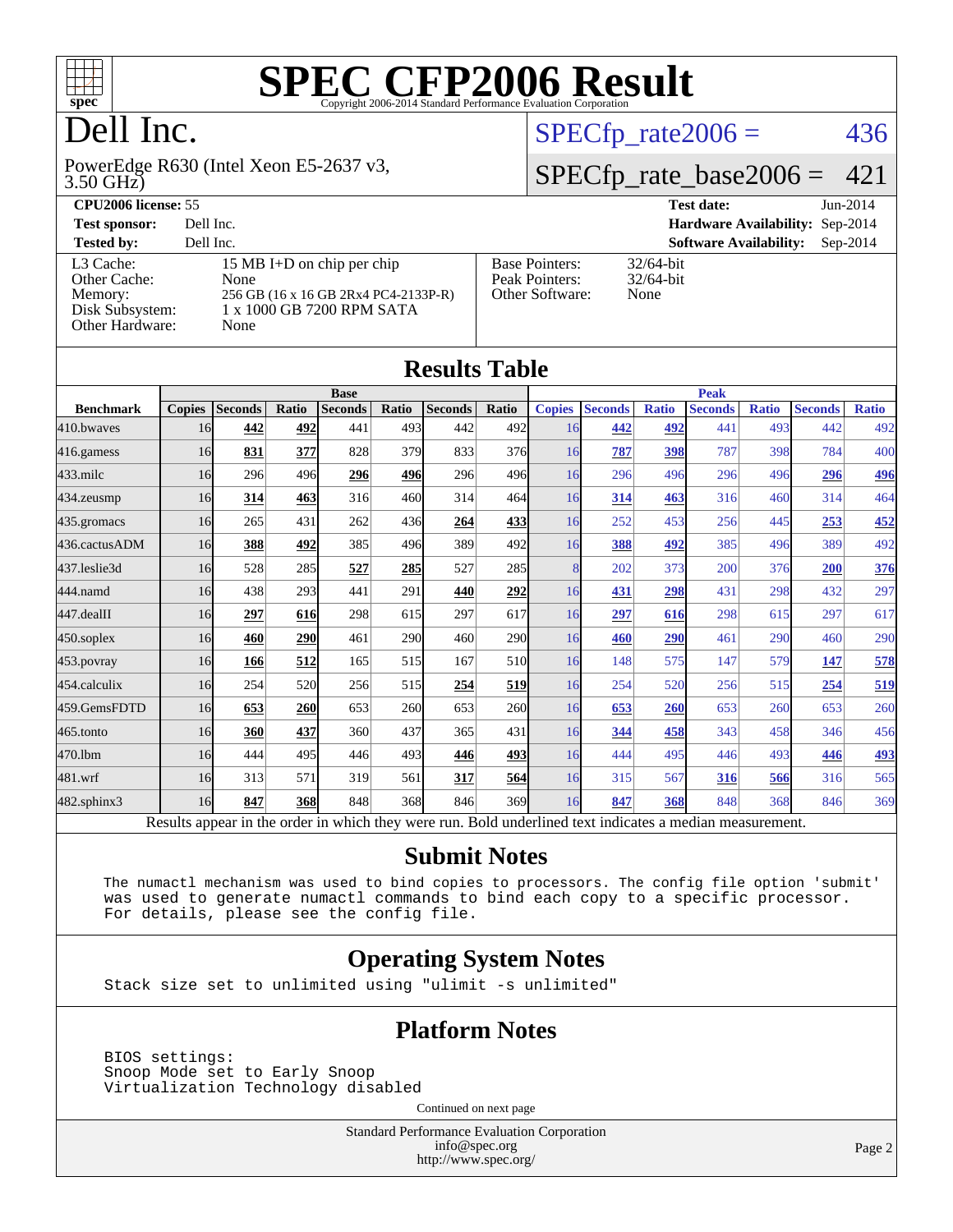

## Dell Inc.

3.50 GHz) PowerEdge R630 (Intel Xeon E5-2637 v3,  $SPECTp\_rate2006 = 436$ 

[SPECfp\\_rate\\_base2006 =](http://www.spec.org/auto/cpu2006/Docs/result-fields.html#SPECfpratebase2006) 421

**[CPU2006 license:](http://www.spec.org/auto/cpu2006/Docs/result-fields.html#CPU2006license)** 55 **[Test date:](http://www.spec.org/auto/cpu2006/Docs/result-fields.html#Testdate)** Jun-2014 **[Test sponsor:](http://www.spec.org/auto/cpu2006/Docs/result-fields.html#Testsponsor)** Dell Inc. **[Hardware Availability:](http://www.spec.org/auto/cpu2006/Docs/result-fields.html#HardwareAvailability)** Sep-2014 **[Tested by:](http://www.spec.org/auto/cpu2006/Docs/result-fields.html#Testedby)** Dell Inc. **[Software Availability:](http://www.spec.org/auto/cpu2006/Docs/result-fields.html#SoftwareAvailability)** Sep-2014

#### **[Platform Notes \(Continued\)](http://www.spec.org/auto/cpu2006/Docs/result-fields.html#PlatformNotes)**

Standard Performance Evaluation Corporation [info@spec.org](mailto:info@spec.org) Execute Disable disabled System Profile set to Performance Sysinfo program /root/cpu2006-1.2/config/sysinfo.rev6818 \$Rev: 6818 \$ \$Date:: 2012-07-17 #\$ e86d102572650a6e4d596a3cee98f191 running on linux Mon Jun 30 20:18:35 2014 This section contains SUT (System Under Test) info as seen by some common utilities. To remove or add to this section, see: <http://www.spec.org/cpu2006/Docs/config.html#sysinfo> From /proc/cpuinfo model name : Intel(R) Xeon(R) CPU E5-2637 v3 @ 3.50GHz 2 "physical id"s (chips) 16 "processors" cores, siblings (Caution: counting these is hw and system dependent. The following excerpts from /proc/cpuinfo might not be reliable. Use with caution.) cpu cores : 4 siblings : 8 physical 0: cores 0 1 4 5 physical 1: cores 0 1 4 5 cache size : 15360 KB From /proc/meminfo MemTotal: 264572216 kB HugePages\_Total: 0 Hugepagesize: 2048 kB /usr/bin/lsb\_release -d SUSE Linux Enterprise Server 11 (x86\_64) From /etc/\*release\* /etc/\*version\* SuSE-release: SUSE Linux Enterprise Server 11 (x86\_64) VERSION = 11 PATCHLEVEL = 3 uname -a: Linux linux 3.0.76-0.11-default #1 SMP Fri Jun 14 08:21:43 UTC 2013 (ccab990) x86\_64 x86\_64 x86\_64 GNU/Linux run-level 3 Jun 30 11:46 last=S SPEC is set to: /root/cpu2006-1.2 Filesystem Type Size Used Avail Use% Mounted on /dev/sda2 ext2 726G 10G 716G 2% / Additional information from dmidecode: BIOS Dell Inc. 0.3.25 06/19/2014 Memory: 16x 00AD063200AD HMA42GR7MFR4N-TFT1 16 GB 2133 MHz 8x Not Specified Not Specified Continued on next page

<http://www.spec.org/>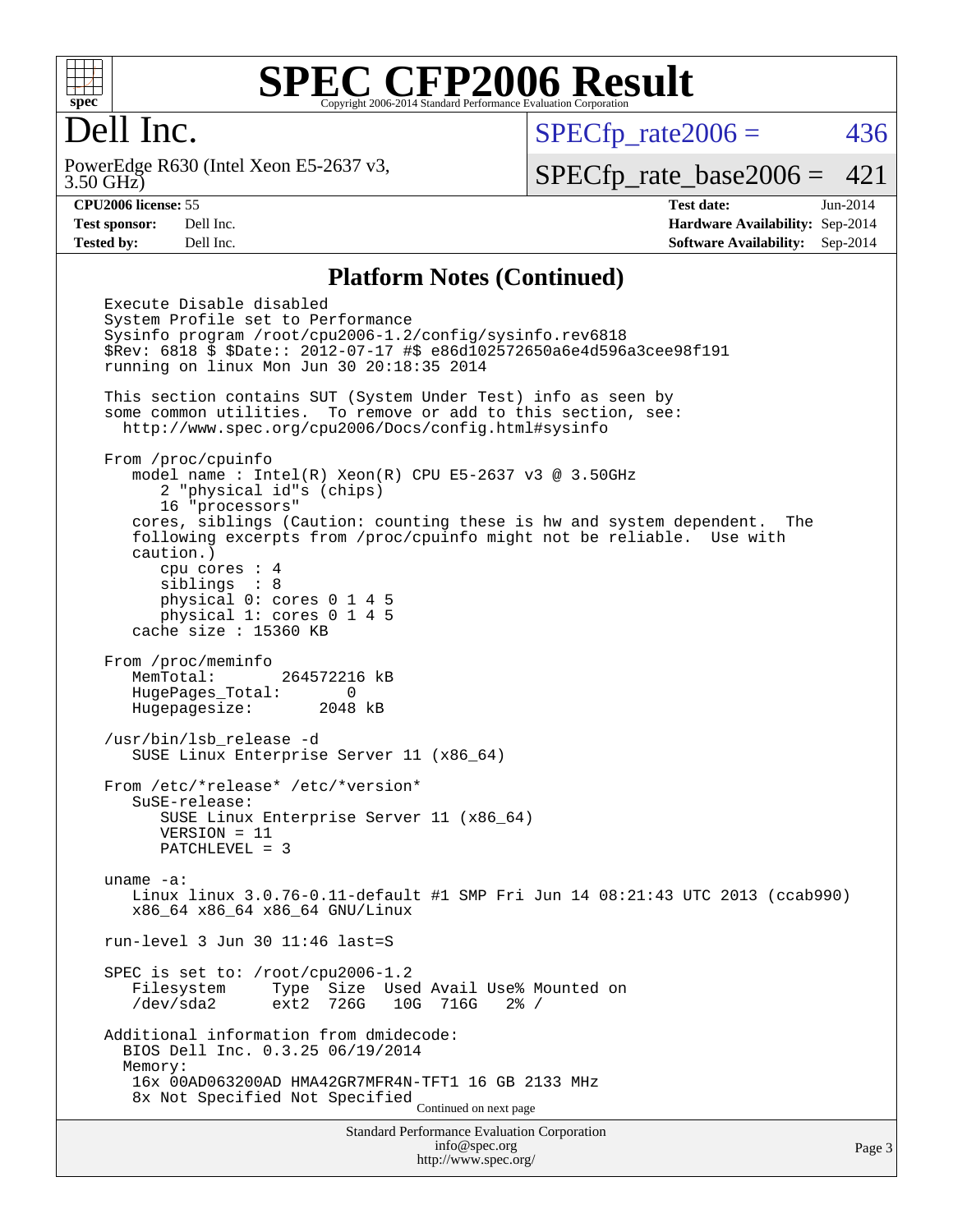

## Dell Inc.

3.50 GHz) PowerEdge R630 (Intel Xeon E5-2637 v3,

 $SPECTp\_rate2006 = 436$ 

[SPECfp\\_rate\\_base2006 =](http://www.spec.org/auto/cpu2006/Docs/result-fields.html#SPECfpratebase2006) 421

**[CPU2006 license:](http://www.spec.org/auto/cpu2006/Docs/result-fields.html#CPU2006license)** 55 **[Test date:](http://www.spec.org/auto/cpu2006/Docs/result-fields.html#Testdate)** Jun-2014 **[Test sponsor:](http://www.spec.org/auto/cpu2006/Docs/result-fields.html#Testsponsor)** Dell Inc. **[Hardware Availability:](http://www.spec.org/auto/cpu2006/Docs/result-fields.html#HardwareAvailability)** Sep-2014 **[Tested by:](http://www.spec.org/auto/cpu2006/Docs/result-fields.html#Testedby)** Dell Inc. **[Software Availability:](http://www.spec.org/auto/cpu2006/Docs/result-fields.html#SoftwareAvailability)** Sep-2014

#### **[Platform Notes \(Continued\)](http://www.spec.org/auto/cpu2006/Docs/result-fields.html#PlatformNotes)**

(End of data from sysinfo program)

#### **[General Notes](http://www.spec.org/auto/cpu2006/Docs/result-fields.html#GeneralNotes)**

Environment variables set by runspec before the start of the run: LD\_LIBRARY\_PATH = "/root/cpu2006-1.2/libs/32:/root/cpu2006-1.2/libs/64:/root/cpu2006-1.2/sh"

 Binaries compiled on a system with 1x Core i7-860 CPU + 8GB memory using RedHat EL 6.4 Transparent Huge Pages enabled with: echo always > /sys/kernel/mm/transparent\_hugepage/enabled Filesystem page cache cleared with: echo 1> /proc/sys/vm/drop\_caches runspec command invoked through numactl i.e.: numactl --interleave=all runspec <etc>

#### **[Base Compiler Invocation](http://www.spec.org/auto/cpu2006/Docs/result-fields.html#BaseCompilerInvocation)**

 $C$  benchmarks:<br>icc  $-m64$ 

[C++ benchmarks:](http://www.spec.org/auto/cpu2006/Docs/result-fields.html#CXXbenchmarks) [icpc -m64](http://www.spec.org/cpu2006/results/res2014q3/cpu2006-20140909-31297.flags.html#user_CXXbase_intel_icpc_64bit_bedb90c1146cab66620883ef4f41a67e)

[Fortran benchmarks](http://www.spec.org/auto/cpu2006/Docs/result-fields.html#Fortranbenchmarks): [ifort -m64](http://www.spec.org/cpu2006/results/res2014q3/cpu2006-20140909-31297.flags.html#user_FCbase_intel_ifort_64bit_ee9d0fb25645d0210d97eb0527dcc06e)

[Benchmarks using both Fortran and C](http://www.spec.org/auto/cpu2006/Docs/result-fields.html#BenchmarksusingbothFortranandC): [icc -m64](http://www.spec.org/cpu2006/results/res2014q3/cpu2006-20140909-31297.flags.html#user_CC_FCbase_intel_icc_64bit_0b7121f5ab7cfabee23d88897260401c) [ifort -m64](http://www.spec.org/cpu2006/results/res2014q3/cpu2006-20140909-31297.flags.html#user_CC_FCbase_intel_ifort_64bit_ee9d0fb25645d0210d97eb0527dcc06e)

#### **[Base Portability Flags](http://www.spec.org/auto/cpu2006/Docs/result-fields.html#BasePortabilityFlags)**

| 410.bwaves: - DSPEC_CPU_LP64               |  |
|--------------------------------------------|--|
| 416.gamess: - DSPEC_CPU_LP64               |  |
| 433.milc: -DSPEC CPU LP64                  |  |
| 434.zeusmp: -DSPEC_CPU_LP64                |  |
| 435.gromacs: -DSPEC_CPU_LP64 -nofor_main   |  |
| 436.cactusADM: -DSPEC CPU LP64 -nofor main |  |
| 437.leslie3d: -DSPEC CPU LP64              |  |
| 444.namd: - DSPEC CPU LP64                 |  |
| 447.dealII: -DSPEC_CPU LP64                |  |
| 450.soplex: -DSPEC_CPU_LP64                |  |
| 453.povray: -DSPEC_CPU_LP64                |  |
| 454.calculix: - DSPEC_CPU_LP64 -nofor_main |  |
| 459.GemsFDTD: - DSPEC_CPU_LP64             |  |
|                                            |  |

Continued on next page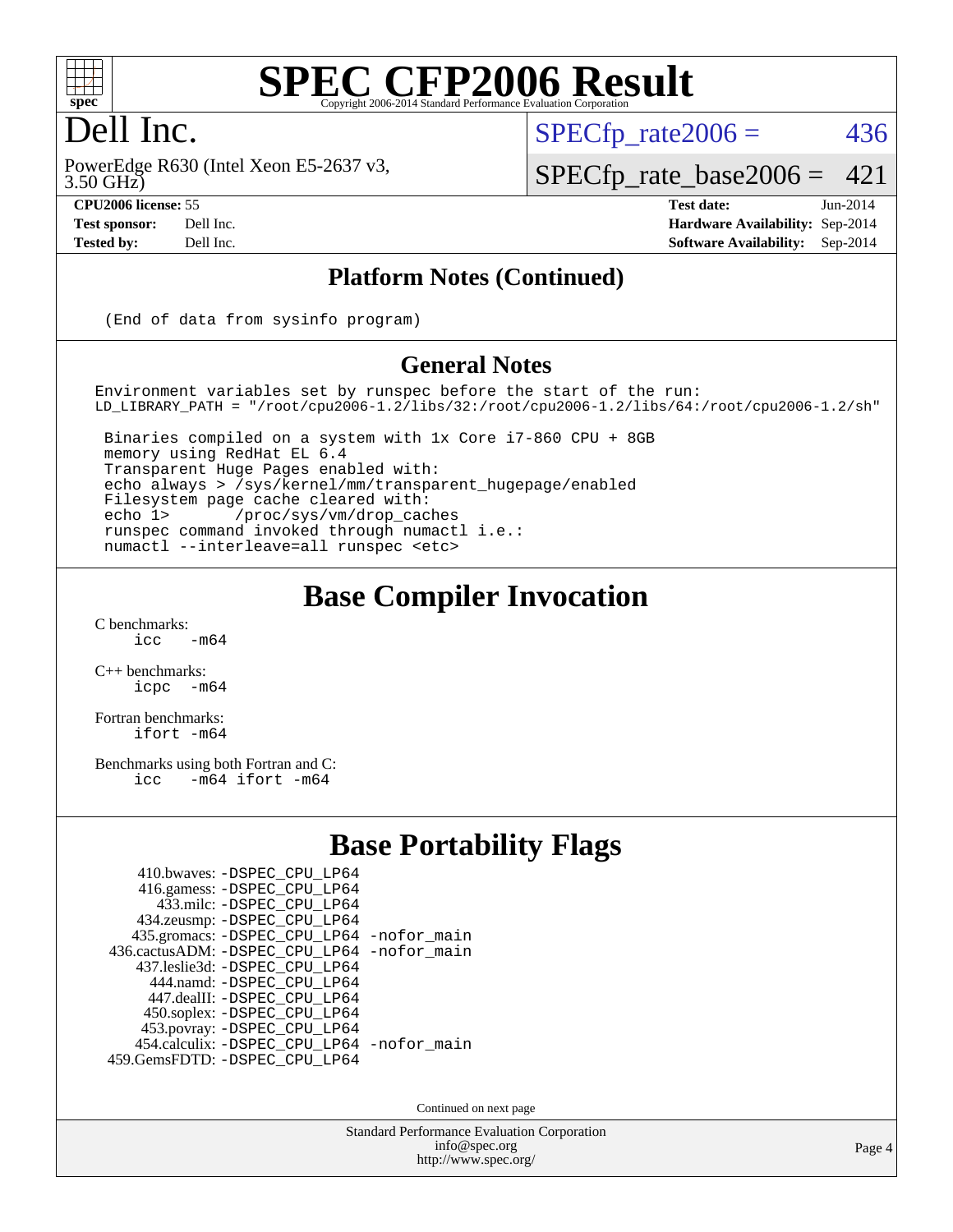

## Dell Inc.

 $SPECTp\_rate2006 = 436$ 

3.50 GHz) PowerEdge R630 (Intel Xeon E5-2637 v3,

[SPECfp\\_rate\\_base2006 =](http://www.spec.org/auto/cpu2006/Docs/result-fields.html#SPECfpratebase2006) 421

**[CPU2006 license:](http://www.spec.org/auto/cpu2006/Docs/result-fields.html#CPU2006license)** 55 **[Test date:](http://www.spec.org/auto/cpu2006/Docs/result-fields.html#Testdate)** Jun-2014 **[Test sponsor:](http://www.spec.org/auto/cpu2006/Docs/result-fields.html#Testsponsor)** Dell Inc. **[Hardware Availability:](http://www.spec.org/auto/cpu2006/Docs/result-fields.html#HardwareAvailability)** Sep-2014 **[Tested by:](http://www.spec.org/auto/cpu2006/Docs/result-fields.html#Testedby)** Dell Inc. **[Software Availability:](http://www.spec.org/auto/cpu2006/Docs/result-fields.html#SoftwareAvailability)** Sep-2014

## **[Base Portability Flags \(Continued\)](http://www.spec.org/auto/cpu2006/Docs/result-fields.html#BasePortabilityFlags)**

 465.tonto: [-DSPEC\\_CPU\\_LP64](http://www.spec.org/cpu2006/results/res2014q3/cpu2006-20140909-31297.flags.html#suite_basePORTABILITY465_tonto_DSPEC_CPU_LP64) 470.lbm: [-DSPEC\\_CPU\\_LP64](http://www.spec.org/cpu2006/results/res2014q3/cpu2006-20140909-31297.flags.html#suite_basePORTABILITY470_lbm_DSPEC_CPU_LP64)

 481.wrf: [-DSPEC\\_CPU\\_LP64](http://www.spec.org/cpu2006/results/res2014q3/cpu2006-20140909-31297.flags.html#suite_basePORTABILITY481_wrf_DSPEC_CPU_LP64) [-DSPEC\\_CPU\\_CASE\\_FLAG](http://www.spec.org/cpu2006/results/res2014q3/cpu2006-20140909-31297.flags.html#b481.wrf_baseCPORTABILITY_DSPEC_CPU_CASE_FLAG) [-DSPEC\\_CPU\\_LINUX](http://www.spec.org/cpu2006/results/res2014q3/cpu2006-20140909-31297.flags.html#b481.wrf_baseCPORTABILITY_DSPEC_CPU_LINUX) 482.sphinx3: [-DSPEC\\_CPU\\_LP64](http://www.spec.org/cpu2006/results/res2014q3/cpu2006-20140909-31297.flags.html#suite_basePORTABILITY482_sphinx3_DSPEC_CPU_LP64)

#### **[Base Optimization Flags](http://www.spec.org/auto/cpu2006/Docs/result-fields.html#BaseOptimizationFlags)**

[C benchmarks](http://www.spec.org/auto/cpu2006/Docs/result-fields.html#Cbenchmarks):

[-xCORE-AVX2](http://www.spec.org/cpu2006/results/res2014q3/cpu2006-20140909-31297.flags.html#user_CCbase_f-xAVX2_5f5fc0cbe2c9f62c816d3e45806c70d7) [-ipo](http://www.spec.org/cpu2006/results/res2014q3/cpu2006-20140909-31297.flags.html#user_CCbase_f-ipo) [-O3](http://www.spec.org/cpu2006/results/res2014q3/cpu2006-20140909-31297.flags.html#user_CCbase_f-O3) [-no-prec-div](http://www.spec.org/cpu2006/results/res2014q3/cpu2006-20140909-31297.flags.html#user_CCbase_f-no-prec-div) [-opt-prefetch](http://www.spec.org/cpu2006/results/res2014q3/cpu2006-20140909-31297.flags.html#user_CCbase_f-opt-prefetch) [-auto-p32](http://www.spec.org/cpu2006/results/res2014q3/cpu2006-20140909-31297.flags.html#user_CCbase_f-auto-p32) [-ansi-alias](http://www.spec.org/cpu2006/results/res2014q3/cpu2006-20140909-31297.flags.html#user_CCbase_f-ansi-alias) [-opt-mem-layout-trans=3](http://www.spec.org/cpu2006/results/res2014q3/cpu2006-20140909-31297.flags.html#user_CCbase_f-opt-mem-layout-trans_a7b82ad4bd7abf52556d4961a2ae94d5)

#### [C++ benchmarks:](http://www.spec.org/auto/cpu2006/Docs/result-fields.html#CXXbenchmarks)

[-xCORE-AVX2](http://www.spec.org/cpu2006/results/res2014q3/cpu2006-20140909-31297.flags.html#user_CXXbase_f-xAVX2_5f5fc0cbe2c9f62c816d3e45806c70d7) [-ipo](http://www.spec.org/cpu2006/results/res2014q3/cpu2006-20140909-31297.flags.html#user_CXXbase_f-ipo) [-O3](http://www.spec.org/cpu2006/results/res2014q3/cpu2006-20140909-31297.flags.html#user_CXXbase_f-O3) [-no-prec-div](http://www.spec.org/cpu2006/results/res2014q3/cpu2006-20140909-31297.flags.html#user_CXXbase_f-no-prec-div) [-opt-prefetch](http://www.spec.org/cpu2006/results/res2014q3/cpu2006-20140909-31297.flags.html#user_CXXbase_f-opt-prefetch) [-auto-p32](http://www.spec.org/cpu2006/results/res2014q3/cpu2006-20140909-31297.flags.html#user_CXXbase_f-auto-p32) [-ansi-alias](http://www.spec.org/cpu2006/results/res2014q3/cpu2006-20140909-31297.flags.html#user_CXXbase_f-ansi-alias) [-opt-mem-layout-trans=3](http://www.spec.org/cpu2006/results/res2014q3/cpu2006-20140909-31297.flags.html#user_CXXbase_f-opt-mem-layout-trans_a7b82ad4bd7abf52556d4961a2ae94d5)

[Fortran benchmarks](http://www.spec.org/auto/cpu2006/Docs/result-fields.html#Fortranbenchmarks):

[-xCORE-AVX2](http://www.spec.org/cpu2006/results/res2014q3/cpu2006-20140909-31297.flags.html#user_FCbase_f-xAVX2_5f5fc0cbe2c9f62c816d3e45806c70d7) [-ipo](http://www.spec.org/cpu2006/results/res2014q3/cpu2006-20140909-31297.flags.html#user_FCbase_f-ipo) [-O3](http://www.spec.org/cpu2006/results/res2014q3/cpu2006-20140909-31297.flags.html#user_FCbase_f-O3) [-no-prec-div](http://www.spec.org/cpu2006/results/res2014q3/cpu2006-20140909-31297.flags.html#user_FCbase_f-no-prec-div) [-opt-prefetch](http://www.spec.org/cpu2006/results/res2014q3/cpu2006-20140909-31297.flags.html#user_FCbase_f-opt-prefetch)

[Benchmarks using both Fortran and C](http://www.spec.org/auto/cpu2006/Docs/result-fields.html#BenchmarksusingbothFortranandC):

[-xCORE-AVX2](http://www.spec.org/cpu2006/results/res2014q3/cpu2006-20140909-31297.flags.html#user_CC_FCbase_f-xAVX2_5f5fc0cbe2c9f62c816d3e45806c70d7) [-ipo](http://www.spec.org/cpu2006/results/res2014q3/cpu2006-20140909-31297.flags.html#user_CC_FCbase_f-ipo) [-O3](http://www.spec.org/cpu2006/results/res2014q3/cpu2006-20140909-31297.flags.html#user_CC_FCbase_f-O3) [-no-prec-div](http://www.spec.org/cpu2006/results/res2014q3/cpu2006-20140909-31297.flags.html#user_CC_FCbase_f-no-prec-div) [-opt-prefetch](http://www.spec.org/cpu2006/results/res2014q3/cpu2006-20140909-31297.flags.html#user_CC_FCbase_f-opt-prefetch) [-auto-p32](http://www.spec.org/cpu2006/results/res2014q3/cpu2006-20140909-31297.flags.html#user_CC_FCbase_f-auto-p32) [-ansi-alias](http://www.spec.org/cpu2006/results/res2014q3/cpu2006-20140909-31297.flags.html#user_CC_FCbase_f-ansi-alias) [-opt-mem-layout-trans=3](http://www.spec.org/cpu2006/results/res2014q3/cpu2006-20140909-31297.flags.html#user_CC_FCbase_f-opt-mem-layout-trans_a7b82ad4bd7abf52556d4961a2ae94d5)

#### **[Peak Compiler Invocation](http://www.spec.org/auto/cpu2006/Docs/result-fields.html#PeakCompilerInvocation)**

[C benchmarks](http://www.spec.org/auto/cpu2006/Docs/result-fields.html#Cbenchmarks):  $icc$   $-m64$ 

[C++ benchmarks:](http://www.spec.org/auto/cpu2006/Docs/result-fields.html#CXXbenchmarks) [icpc -m64](http://www.spec.org/cpu2006/results/res2014q3/cpu2006-20140909-31297.flags.html#user_CXXpeak_intel_icpc_64bit_bedb90c1146cab66620883ef4f41a67e)

[Fortran benchmarks](http://www.spec.org/auto/cpu2006/Docs/result-fields.html#Fortranbenchmarks): [ifort -m64](http://www.spec.org/cpu2006/results/res2014q3/cpu2006-20140909-31297.flags.html#user_FCpeak_intel_ifort_64bit_ee9d0fb25645d0210d97eb0527dcc06e)

[Benchmarks using both Fortran and C](http://www.spec.org/auto/cpu2006/Docs/result-fields.html#BenchmarksusingbothFortranandC): [icc -m64](http://www.spec.org/cpu2006/results/res2014q3/cpu2006-20140909-31297.flags.html#user_CC_FCpeak_intel_icc_64bit_0b7121f5ab7cfabee23d88897260401c) [ifort -m64](http://www.spec.org/cpu2006/results/res2014q3/cpu2006-20140909-31297.flags.html#user_CC_FCpeak_intel_ifort_64bit_ee9d0fb25645d0210d97eb0527dcc06e)

### **[Peak Portability Flags](http://www.spec.org/auto/cpu2006/Docs/result-fields.html#PeakPortabilityFlags)**

Same as Base Portability Flags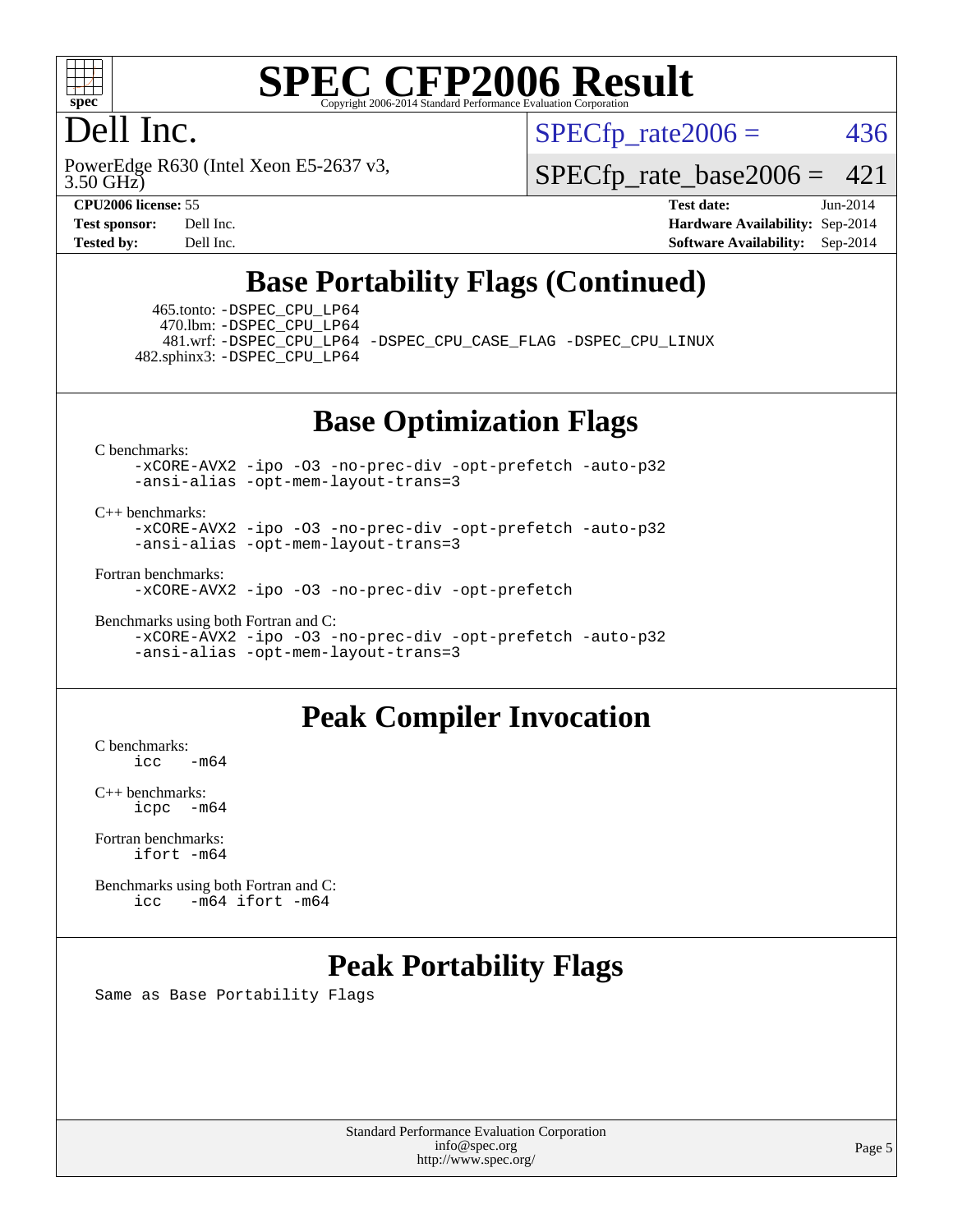

## Dell Inc.

 $SPECTp\_rate2006 = 436$ 

3.50 GHz) PowerEdge R630 (Intel Xeon E5-2637 v3, [SPECfp\\_rate\\_base2006 =](http://www.spec.org/auto/cpu2006/Docs/result-fields.html#SPECfpratebase2006) 421

**[CPU2006 license:](http://www.spec.org/auto/cpu2006/Docs/result-fields.html#CPU2006license)** 55 **[Test date:](http://www.spec.org/auto/cpu2006/Docs/result-fields.html#Testdate)** Jun-2014 **[Test sponsor:](http://www.spec.org/auto/cpu2006/Docs/result-fields.html#Testsponsor)** Dell Inc. **[Hardware Availability:](http://www.spec.org/auto/cpu2006/Docs/result-fields.html#HardwareAvailability)** Sep-2014 **[Tested by:](http://www.spec.org/auto/cpu2006/Docs/result-fields.html#Testedby)** Dell Inc. **[Software Availability:](http://www.spec.org/auto/cpu2006/Docs/result-fields.html#SoftwareAvailability)** Sep-2014

## **[Peak Optimization Flags](http://www.spec.org/auto/cpu2006/Docs/result-fields.html#PeakOptimizationFlags)**

```
Standard Performance Evaluation Corporation
                                           info@spec.org
                                         http://www.spec.org/
C benchmarks: 
         433.milc: -xCORE-AVX2(pass 2) -prof-gen(pass 1) -ipo(pass 2)
                -03(pass 2) -no-prec-div(pass 2)-opt-mem-layout-trans=3(pass 2) -prof-use(pass 2)
                -auto-ilp32
        470.lbm: basepeak = yes
     482.sphinx3: basepeak = yes
C++ benchmarks: 
        444.namd: -xCORE-AVX2(pass 2) -prof-gen(pass 1) -ipo(pass 2)
                -O3(pass 2) -no-prec-div(pass 2)
                -opt-mem-layout-trans=3(pass 2) -prof-use(pass 2) -fno-alias
                -auto-ilp32
       447.dealII: basepeak = yes
      450.soplex: basepeak = yes
       453.povray: -xCORE-AVX2(pass 2) -prof-gen(pass 1) -ipo(pass 2)
                -O3(pass 2) -no-prec-div(pass 2)
                -opt-mem-layout-trans=3(pass 2) -prof-use(pass 2) -unroll4
                -ansi-alias
Fortran benchmarks: 
     410.bwaves: basepeak = yes 416.gamess: -xCORE-AVX2(pass 2) -prof-gen(pass 1) -ipo(pass 2)
                -O3(pass 2) -no-prec-div(pass 2) -prof-use(pass 2) -unroll2
                -inline-level=0 -scalar-rep-
      434.zeusmp: basepeak = yes
      437.leslie3d: -xCORE-AVX2 -ipo -O3 -no-prec-div -opt-prefetch
  459.GemsFDTD: basepeak = yes
        465.tonto: -xCORE-AVX2(pass 2) -prof-gen(pass 1) -ipo(pass 2)
                -O3(pass 2) -no-prec-div(pass 2) -prof-use(pass 2) -unroll4
                -auto -inline-calloc -opt-malloc-options=3
Benchmarks using both Fortran and C: 
     435.gromacs: -xCORE-AVX2(pass 2) -prof-gen(pass 1) -ipo(pass 2)
                -O3(pass 2) -no-prec-div(pass 2)
                -opt-mem-layout-trans=3(pass 2) -prof-use(pass 2)
                -opt-prefetch -auto-ilp32
                                         Continued on next page
```